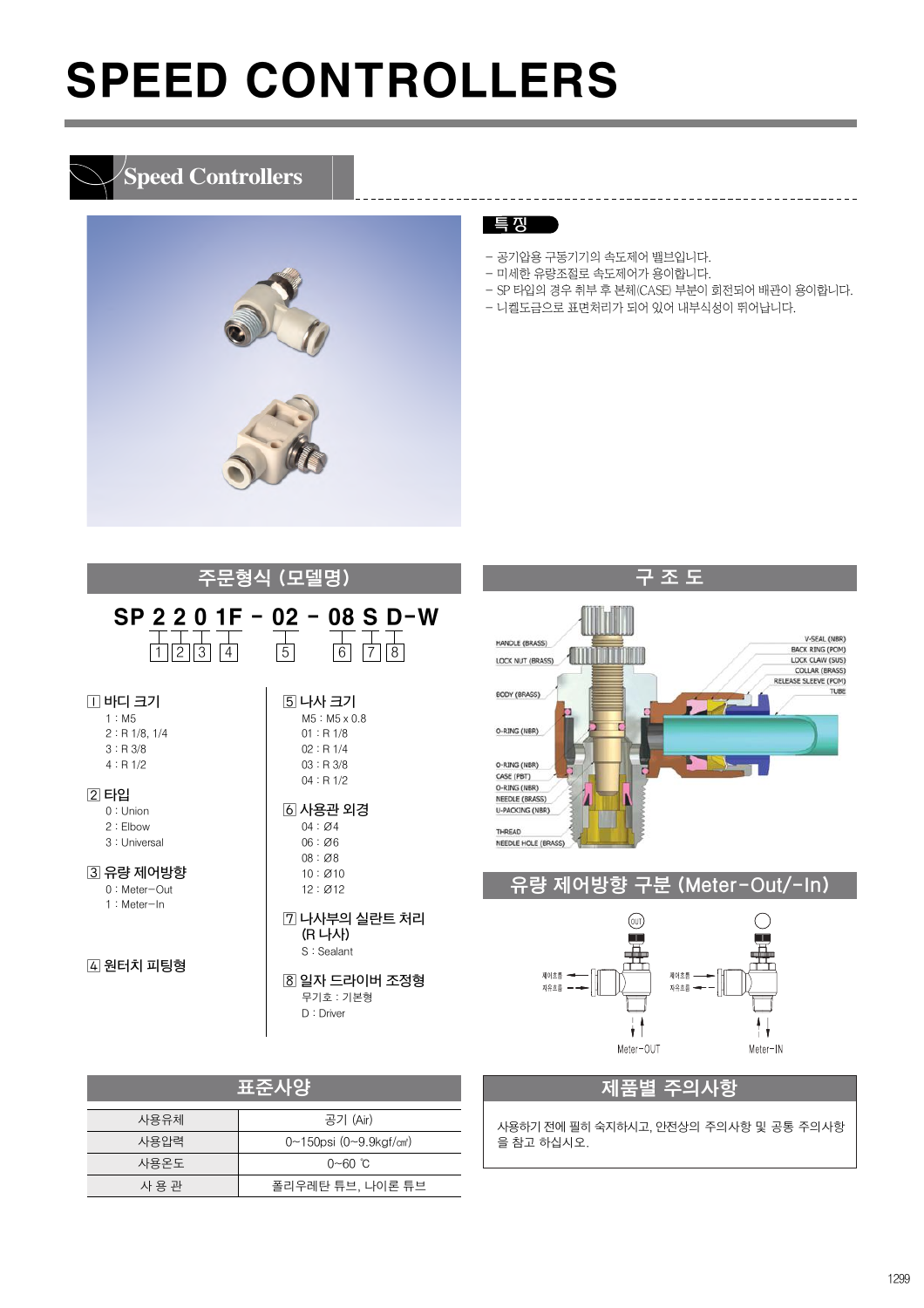SP 유량 그래프

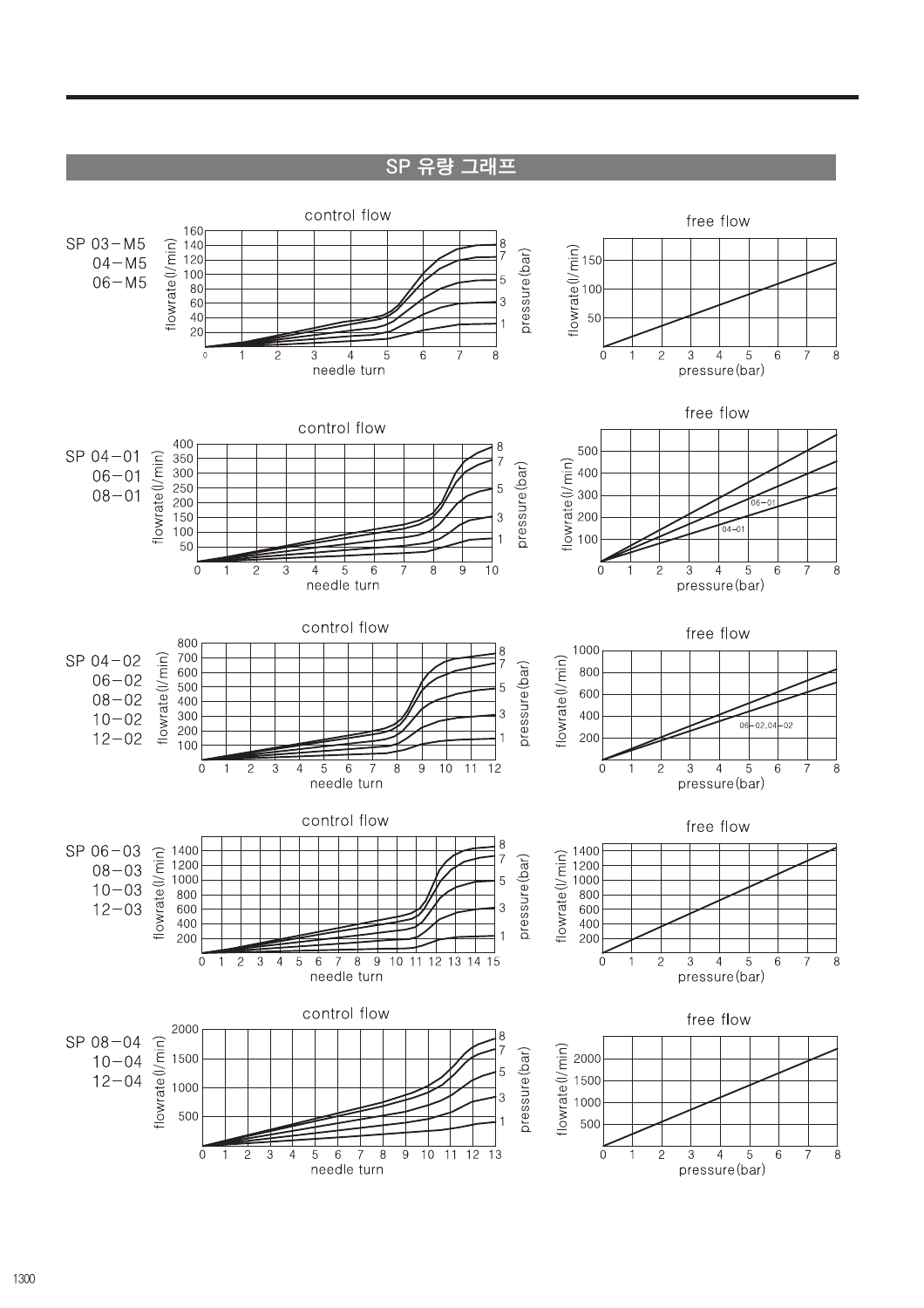# SP





단위 : mm

단위 : mm

#### METRIC-BSPT(R)

| <b>MODEL</b>   | ØD<br>(Tube Size) | Τ<br>(Tube Size) | ØP   | MIN  | <b>MAX</b> | E    | $\overline{A}$ | B    | H<br>(Hex.) | Weight<br>(g) |
|----------------|-------------------|------------------|------|------|------------|------|----------------|------|-------------|---------------|
| SP1201F-M5-04  |                   | $M5\times0.8$    |      | 27.1 | 29.1       | 25.4 | 3.6            |      | 8           | 9.0           |
| SP2201F-01-04S | 4                 | R 1/8            | 10.5 | 35.5 | 40.7       | 30.5 | 8.2            | 14.9 | 11          | 20.0          |
| SP2201F-02-04S |                   | R 1/4            |      | 40.3 | 46.6       | 34.5 | 11.0           |      | 15          | 36.0          |
| SP1201F-M5-06  |                   | $M5\times0.8$    |      | 27.1 | 29.1       | 27.8 | 3.6            |      | 8           | 10.0          |
| SP2201F-01-06S |                   | R 1/8            |      | 35.5 | 40.7       | 31.3 | 8.2            |      | 11          | 21.0          |
| SP2201F-02-06S | 6                 | R 1/4            | 12.5 | 40.3 | 46.6       | 35.3 | 11.0           | 16.4 | 15          | 37.0          |
| SP3201F-03-06S |                   | R 3/8            |      | 46.9 | 54.9       | 38.8 | 12.2           |      | 19          | 70.0          |
| SP4201F-04-06S |                   | R 1/2            |      | 54.0 | 60.1       | 44.9 | 16.5           |      | 24          | 108.0         |
| SP2201F-01-08S |                   | R 1/8            |      | 35.5 | 40.7       | 33.4 | 8.2            |      | 11          | 22.0          |
| SP2201F-02-08S | 8                 | R 1/4            | 14.5 | 40.3 | 46.6       | 37.4 | 11.0           | 18.7 | 15          | 38.0          |
| SP3201F-03-08S |                   | R 3/8            |      | 46.9 | 54.9       | 40.4 | 12.2           |      | 19          | 71.0          |
| SP4201F-04-08S |                   | R 1/2            |      | 54.0 | 60.1       | 46.3 | 16.5           |      | 24          | 109.0         |
| SP2201F-02-10S |                   | R 1/4            |      | 40.3 | 46.6       | 38.8 | 11.0           |      | 15          | 42.0          |
| SP3201F-03-10S | 10                | R 3/8            | 17.5 | 46.9 | 54.9       | 42.1 | 12.2           | 20.1 | 19          | 73.0          |
| SP4201F-04-10S |                   | R 1/2            |      | 54.0 | 60.1       | 47.3 | 16.5           |      | 24          | 110.0         |
| SP3201F-03-12S | 12                | R 3/8            | 20.5 | 46.9 | 54.9       | 45.2 | 12.2           | 22.8 | 19          | 75.0          |
| SP4201F-04-12S |                   | R 1/2            |      | 54.0 | 60.1       | 50.1 | 16.5           |      | 24          | 113.0         |

øP<br>SQ  $\begin{array}{c}\n\bullet \\
\bullet \\
\bullet\n\end{array}$  $\Box$  $\overline{2}$  $E1$  $E2$ 

# 유니버셜 타입 **SP**



### METRIC-BSPT(R)

| <b>MODEL</b>   | ØD<br>(Tube Size) | ØP   | (Tube Size)   | L1   | L2(MIN) | E <sub>1</sub> | E2   | A    | B    | Н<br>(Hex.) | C    | Weight<br>(g) |
|----------------|-------------------|------|---------------|------|---------|----------------|------|------|------|-------------|------|---------------|
| SP1301F-M5-04S |                   |      | $M5\times0.8$ | 9.6  | 27.1    | 12.3           | 5.2  | 3.6  |      | 8           | 20.3 | 9.2           |
| SP2301F-01-04S | 4                 | 10.5 | R 1/8         | 15.1 | 35.5    | 14.3           | 7.0  | 8.2  | 14.8 | 15          | 20.3 | 36.1          |
| SP2301F-02-04S |                   |      | R 1/4         | 18.4 | 40.3    | 17.8           | 9.2  | 11.0 |      | 15          | 20.3 | 36.1          |
| SP1301F-M5-06S |                   |      | $M5\times0.8$ | 9.6  | 27.1    | 13.3           | 5.2  | 3.6  |      | 8           | 22.4 | 10.2          |
| SP2301F-01-06S | 6                 | 12.5 | R 1/8         | 15.6 | 35.5    | 15.0           | 7.0  | 8.2  | 16.4 | 11          | 24.0 | 21.1          |
| SP2301F-02-06S |                   |      | R 1/4         | 18.4 | 40.3    | 20.3           | 9.2  | 11.0 |      | 15          | 25.9 | 38.7          |
| SP3301F-03-06S |                   |      | R 3/8         | 21.9 | 46.9    | 23.3           | 11.5 | 12.2 |      | 19          | 25.9 | 70.2          |
| SP2301F-01-08S |                   |      | R 1/8         | 15.6 | 35.5    | 16.2           | 7.0  | 8.2  |      | 11          | 24.9 | 22.1          |
| SP2301F-02-08S | 8                 | 14.8 | R 1/4         | 18.4 | 40.3    | 19.3           | 9.2  | 11.0 | 18.3 | 15          | 28.3 | 39.8          |
| SP3301F-03-08S |                   |      | R 3/8         | 22.4 | 46.9    | 24.6           | 11.5 | 12.2 |      | 19          | 29.3 | 71.4          |
| SP4301F-04-08S |                   |      | R 1/2         | 26.6 | 54.0    | 26.6           | 14.3 | 16.5 |      | 24          | 29.3 | 110.0         |
| SP2301F-02-10S |                   |      | R 1/4         | 18.4 | 40.3    | 20.3           | 9.2  | 11.0 |      | 15          | 30.7 | 42.2          |
| SP3301F-03-10S | 10                | 17.5 | R 3/8         | 22.4 | 46.9    | 24.6           | 11.5 | 12.2 | 20.2 | 19          | 31.7 | 73.5          |
| SP4301F-04-10S |                   |      | R 1/2         | 26.7 | 54.0    | 26.7           | 14.3 | 16.5 |      | 24          | 33.1 | 112.5         |
| SP2301F-02-10S |                   |      | R 1/4         | 18.4 | 40.3    | 21.8           | 9.2  | 11.0 |      | 15          | 33.4 | 44.1          |
| SP3301F-03-12S | 12                | 20.5 | R 3/8         | 22.4 | 46.9    | 24.6           | 11.5 | 12.2 | 22.9 | 19          | 34.4 | 79.0          |
| SP4301F-04-12S |                   |      | R 1/2         | 26.7 | 54.0    | 26.7           | 14.3 | 16.5 |      | 24          | 35.8 | 115.9         |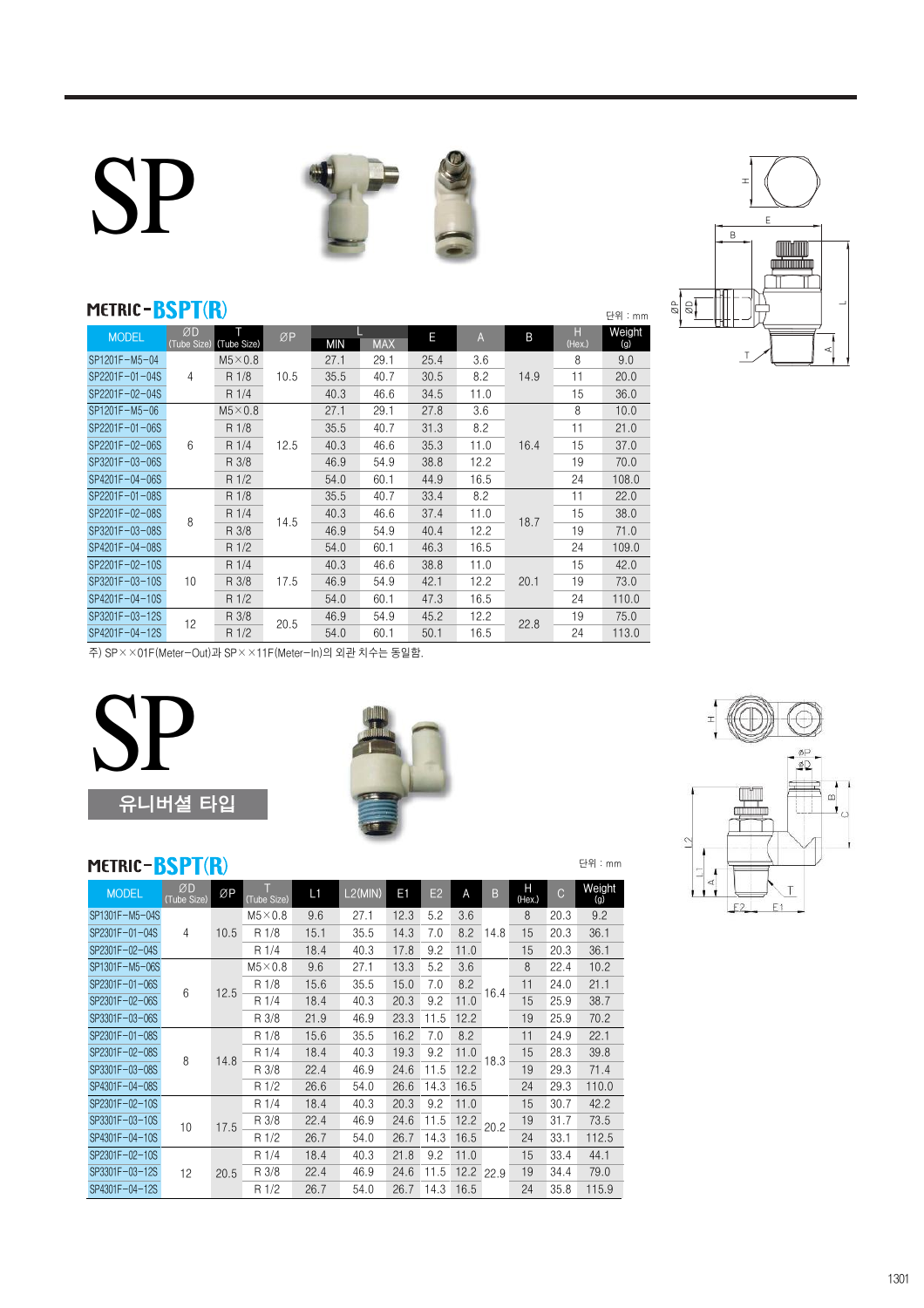



#### METRIC-BSPT(R)

| MEIRIC- <mark>DSPI(K</mark> )<br>단위 : mm |                   |      |                  |      |      |      |      |      |      |             |               |  |
|------------------------------------------|-------------------|------|------------------|------|------|------|------|------|------|-------------|---------------|--|
| <b>MODEL</b>                             | ØD<br>(Tube Size) | ØΡ   | T<br>(Tube Size) | L1   | L2   | E1   | E2   | A    | B    | Н<br>(Hex.) | Weight<br>(g) |  |
| SP1201F-M5-03SD                          | 3                 | 7.8  | $M5\times0.8$    | 9.6  | 23.2 | 16.5 | 5.0  | 3.6  | 11.3 | 8           | 6.0           |  |
| SP1210F-M5-04SD                          |                   |      | $M5\times0.8$    | 10.3 | 23.2 | 20.2 | 5.0  | 3.6  | 14.8 | 8           | 7.0           |  |
| SP2201F-01-04SD                          | $\overline{4}$    | 10.5 | R 1/8            | 15.1 | 31.5 | 23.3 | 7.0  | 8.2  | 15.3 | 11          | 16.0          |  |
| SP2201F-02-04SD                          |                   |      | R 1/4            | 18.4 | 37.0 | 25.3 | 9.0  | 11.0 | 15.3 | 15          | 35.0          |  |
| SP1201F-M5-06SD                          |                   |      | $M5 \times 0.8$  | 11.4 | 23.2 | 22.7 | 5.0  | 3.6  | 16.4 | 8           | 9.0           |  |
| SP2201F-01-06SD                          |                   |      | R 1/8            | 15.1 | 31.5 | 24.2 | 7.0  | 8.2  | 16.4 | 11          | 18.0          |  |
| SP2201F-02-06SD                          | 6                 | 12.5 | R 1/4            | 18.4 | 37.0 | 26.2 | 9.0  | 11.0 | 16.4 | 15          | 33.0          |  |
| SP3201F-03-06SD                          |                   |      | R 3/8            | 21.9 | 43.3 | 27.2 | 11.0 | 12.2 | 16.4 | 19          | 63.0          |  |
| SP4201F-04-06SD                          |                   |      | R 1/2            | 26.5 | 50.2 | 30.8 | 14.0 | 16.5 | 16.4 | 24          | 108.0         |  |
| SP2201F-01-08SD                          |                   |      | R 1/8            | 16.2 | 31.5 | 25.9 | 7.0  | 8.2  | 18.3 | 11          | 20.0          |  |
| SP2201F-02-08SD                          | 8                 |      | R 1/4            | 19.2 | 37.0 | 27.9 | 9.0  | 11.0 | 18.3 | 15          | 34.0          |  |
| SP3201F-03-08SD                          |                   | 14.5 | R 3/8            | 21.9 | 43.3 | 28.9 | 11.0 | 12.2 | 18.3 | 19          | 64.0          |  |
| SP4201F-04-08SD                          |                   |      | R 1/2            | 26.5 | 50.2 | 31.8 | 14.0 | 16.5 | 18.3 | 24          | 100.0         |  |
| SP2201F-01-10SD                          |                   |      | R 1/8            | 17.7 | 31.5 | 27.9 | 7.0  | 8.2  | 19.7 | 11          | 26.0          |  |
| SP2201F-02-10SD                          |                   |      | R 1/4            | 20.7 | 37.0 | 29.9 | 9.0  | 11.0 | 19.7 | 15          | 38.0          |  |
| SP3201F-03-10SD                          | 10                | 17.5 | R 3/8            | 23.2 | 43.3 | 31.0 | 11.2 | 12.2 | 19.7 | 19          | 63.0          |  |
| SP4201F-04-10SD                          |                   |      | R 1/2            | 26.5 | 50.2 | 33.4 | 14.0 | 16.5 | 19.7 | 24          | 103.0         |  |
| SP2201F-02-12SD                          |                   |      | R 1/4            | 22.2 | 37.0 | 33.3 | 9.0  | 11.0 | 21.9 | 15          | 42.0          |  |
| SP3201F-03-12SD                          | 12                | 20.5 | R 3/8            | 24.0 | 43.3 | 33.7 | 11.5 | 12.2 | 21.9 | 19          | 65.0          |  |
| SP4201F-04-12SD                          |                   |      | R 1/2            | 28.0 | 50.2 | 36.1 | 14.0 | 16.5 | 21.9 | 24          | 104.0         |  |









#### METRIC-BSPT(R)

| <b>MODEL</b> | ØD<br>(Tube Size) | ØP   | <b>MIN</b> | <b>MAX</b> | E,   | ØC  | B    | M <sub>1</sub> | M <sub>2</sub> | Weight<br>(g) |
|--------------|-------------------|------|------------|------------|------|-----|------|----------------|----------------|---------------|
| SP100F-04    | 4                 | 10.5 | 26.4       | 28.9       | 44.8 | 3.2 | 14.9 | 5.6            | 15.4           | 13.0          |
| SP200F-06    | 6                 | 12.5 | 33.5       | 37.9       | 49.6 | 4.3 | 16.4 | 8.0            | 20.4           | 28.0          |
| SP205F-08    | 8                 | 14.8 | 35.5       | 41.5       | 56.4 | 4.4 | 18.7 | 8.5            | 22.0           | 45.0          |
| SP300F-10    | 10                | 17.5 | 40.7       | 48.7       | 61.4 | 4.3 | 20.1 | 10.3           | 28.1           | 84.0          |
| SP300F-12    | 12                | 20.5 | 45.0       | 53.5       | 70.3 | 4.4 | 22.8 | 12.1           | 32.0           | 123.0         |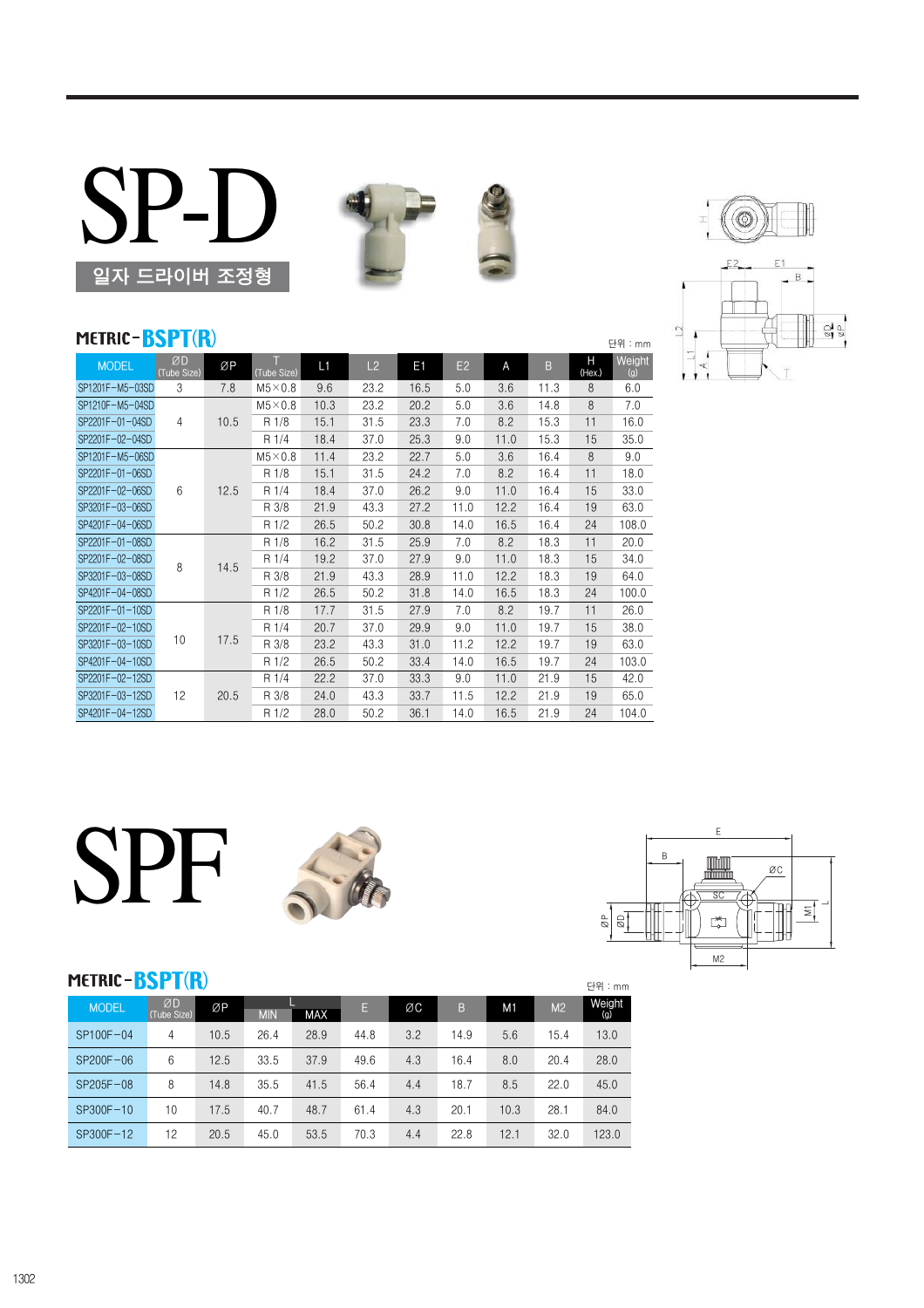### **Speed Controllers**



#### 특 징

- 급속배기 밸브 + 배기속도 조절기 기능.
- 실린더의 고속 구동 실현.
- 소음기 내장형 속도조절 원터치 피팅.





구조도

-----------------------------------

|        | 표준사양                 |                                             |
|--------|----------------------|---------------------------------------------|
| 사용유체   |                      | AIR(No other type of gas or liquid)         |
| 사용압력   | $0 \sim 150$ (PSI)   | $0 \sim 9.9$ kgf/cm <sup>2</sup> (0~990Kpa) |
| 부 안    | $\sim$ 29.5in Hg     | $-750$ mmHg $(-750$ Torr)                   |
| 사용온도범위 | $32 - 140^{\circ}$ F | $0\neg 60^\circ C$                          |

#### 제품별 주의사항

사용하기전에필히숙지하시고, 안전상의 주의사항 및 공통 주의사항 을 참고 하십시오.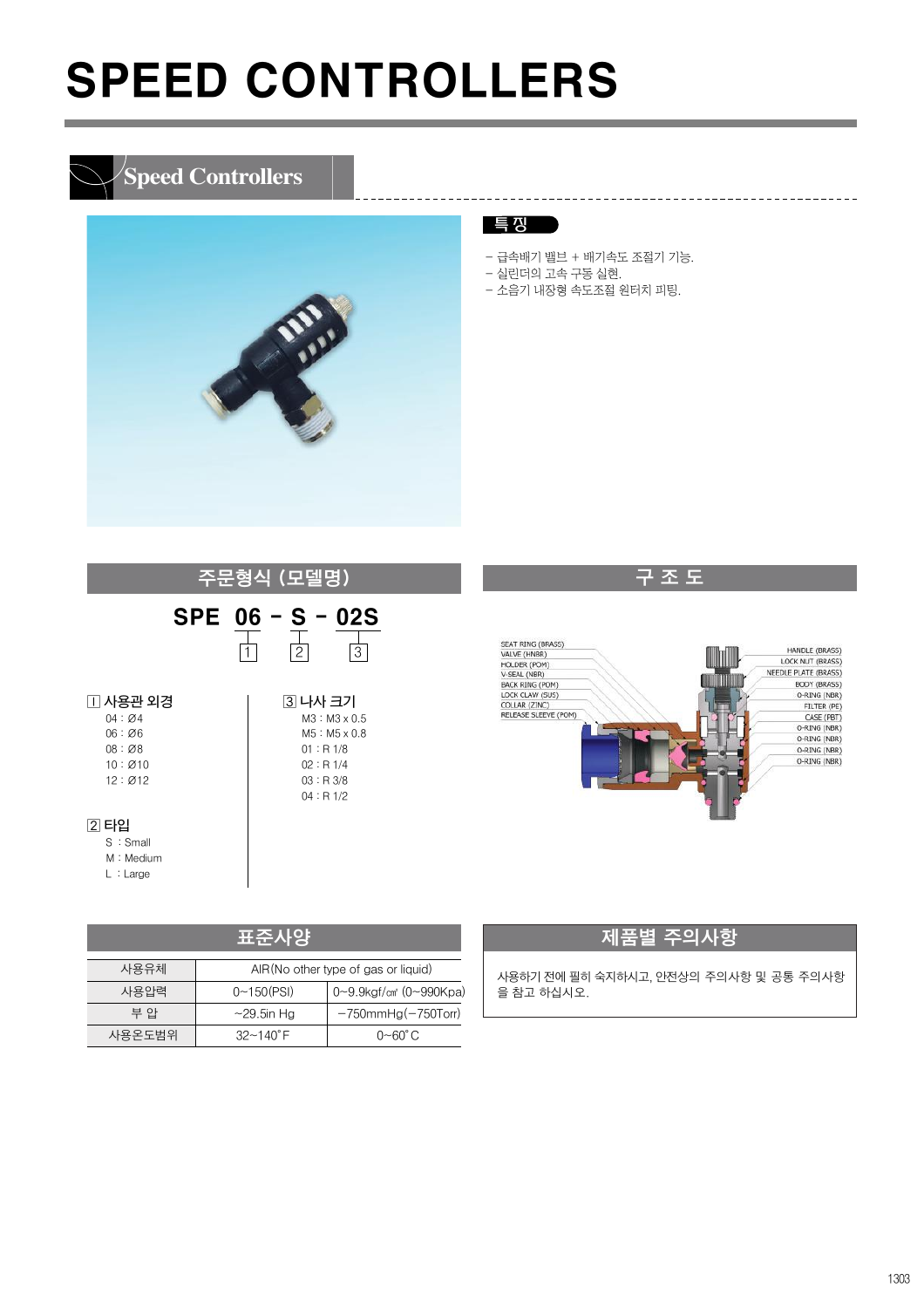# SPE



| <b>MODEL</b> | ØD | ØΡ   |         | L1   | $L2(MIN)$ L2(MAX) |      | E1   | E <sub>2</sub> | A    | B     | H<br>(Hex) | Weight<br>(g) |      |      |    |    |      |    |      |  |  |  |       |      |      |      |      |    |    |      |    |      |  |  |  |  |  |  |  |  |  |       |      |      |      |      |    |    |      |    |      |
|--------------|----|------|---------|------|-------------------|------|------|----------------|------|-------|------------|---------------|------|------|----|----|------|----|------|--|--|--|-------|------|------|------|------|----|----|------|----|------|--|--|--|--|--|--|--|--|--|-------|------|------|------|------|----|----|------|----|------|
| SPE04-M3     | 4  | 10.3 | M3X0.5p | 11.9 | 32.2              | 34.7 | 25.8 | 4.9            | 3.0  | 14.8  | 8          | 11.4          |      |      |    |    |      |    |      |  |  |  |       |      |      |      |      |    |    |      |    |      |  |  |  |  |  |  |  |  |  |       |      |      |      |      |    |    |      |    |      |
| $SPE04 - M5$ |    |      | M5X0.8p | 11.9 | 32.2              | 34.7 | 25.8 | 4.9            | 3.6  | 14.8  | 8          | 11.3          |      |      |    |    |      |    |      |  |  |  |       |      |      |      |      |    |    |      |    |      |  |  |  |  |  |  |  |  |  |       |      |      |      |      |    |    |      |    |      |
| SPE06-M5     |    |      | M5X0.8p | 11.9 | 32.2              | 34.7 | 26.4 | 4.9            | 3.6  | 16.5  | 8          | 12.3          |      |      |    |    |      |    |      |  |  |  |       |      |      |      |      |    |    |      |    |      |  |  |  |  |  |  |  |  |  |       |      |      |      |      |    |    |      |    |      |
| SPE06-S-01S  | 6  | 12.5 | R 1/8   | 24.5 | 63.3              | 72.0 | 29.3 | 8.8            | 8.0  | 16.5  | 10         | 21.5          |      |      |    |    |      |    |      |  |  |  |       |      |      |      |      |    |    |      |    |      |  |  |  |  |  |  |  |  |  |       |      |      |      |      |    |    |      |    |      |
| SNPE06-S-02S |    |      | R 1/4   | 24.5 | 63.3              | 72.0 | 31.3 | 8.8            | 10   | 16.5  | 14         | 26.3          |      |      |    |    |      |    |      |  |  |  |       |      |      |      |      |    |    |      |    |      |  |  |  |  |  |  |  |  |  |       |      |      |      |      |    |    |      |    |      |
| SPE08-S-01S  |    |      | R 1/8   | 26.5 | 65.1              | 71.7 | 29.3 | 8.8            | 8.0  | 18.3  | 10         | 22.5          |      |      |    |    |      |    |      |  |  |  |       |      |      |      |      |    |    |      |    |      |  |  |  |  |  |  |  |  |  |       |      |      |      |      |    |    |      |    |      |
| SPE08-S-02S  |    |      | R 1/4   | 26.5 | 65.1              | 71.7 | 31.3 | 8.8            | 10   | 18.3  | 14         | 27.4          |      |      |    |    |      |    |      |  |  |  |       |      |      |      |      |    |    |      |    |      |  |  |  |  |  |  |  |  |  |       |      |      |      |      |    |    |      |    |      |
| SPE08-M-01S  | 8  | 14.8 |         |      | R 1/8             | 29.8 | 73.2 | 82.3           | 34.5 | 12    | 8.0        | 18.3          | 14   | 40.0 |    |    |      |    |      |  |  |  |       |      |      |      |      |    |    |      |    |      |  |  |  |  |  |  |  |  |  |       |      |      |      |      |    |    |      |    |      |
| SPE08-M-02S  |    |      | R 1/4   | 29.8 | 73.2              | 82.3 | 37.5 | 12             | 10   | 18.3  | 14         | 42.9          |      |      |    |    |      |    |      |  |  |  |       |      |      |      |      |    |    |      |    |      |  |  |  |  |  |  |  |  |  |       |      |      |      |      |    |    |      |    |      |
| SPE08-M-03S  |    |      | R 3/8   | 29.8 | 73.2              | 82.3 | 38.5 | 12             | 11   | 18.3  | 17         | 48.5          |      |      |    |    |      |    |      |  |  |  |       |      |      |      |      |    |    |      |    |      |  |  |  |  |  |  |  |  |  |       |      |      |      |      |    |    |      |    |      |
| SPE10-M-01S  |    |      | R 1/8   | 31.7 | 75.0              | 84.1 | 34.5 | 12             | 8.0  | 20.1  | 14         | 41.7          |      |      |    |    |      |    |      |  |  |  |       |      |      |      |      |    |    |      |    |      |  |  |  |  |  |  |  |  |  |       |      |      |      |      |    |    |      |    |      |
| SPE10-M-02S  | 10 | 17.5 | R 1/4   | 31.7 | 75.0              | 84.1 | 37.5 | 12             | 10   | 20.1  | 14         | 44.7          |      |      |    |    |      |    |      |  |  |  |       |      |      |      |      |    |    |      |    |      |  |  |  |  |  |  |  |  |  |       |      |      |      |      |    |    |      |    |      |
| SPE10-M-03S  |    |      | R 3/8   | 31.7 | 75.0              | 84.1 | 38.5 | 12             | 11   | 20.1  | 17         | 50.2          |      |      |    |    |      |    |      |  |  |  |       |      |      |      |      |    |    |      |    |      |  |  |  |  |  |  |  |  |  |       |      |      |      |      |    |    |      |    |      |
| SPE10-L-02S  |    | 17.5 |         |      |                   |      |      |                |      | R 1/4 | 34.4       | 80.1          | 88.6 | 42.4 | 15 | 10 | 20.1 | 19 | 72.5 |  |  |  |       |      |      |      |      |    |    |      |    |      |  |  |  |  |  |  |  |  |  |       |      |      |      |      |    |    |      |    |      |
| SPE10-L-03S  | 10 |      |         |      |                   |      |      |                |      |       |            |               |      |      |    |    |      |    |      |  |  |  |       |      |      |      |      |    |    |      |    |      |  |  |  |  |  |  |  |  |  | R 3/8 | 34.4 | 80.1 | 88.6 | 43.4 | 15 | 11 | 20.1 | 19 | 76.5 |
| SPE10-L-04S  |    |      |         |      |                   |      |      |                |      |       |            |               |      |      |    |    |      |    |      |  |  |  | R 1/2 | 34.4 | 80.1 | 88.6 | 46.4 | 15 | 14 | 20.1 | 21 | 85.2 |  |  |  |  |  |  |  |  |  |       |      |      |      |      |    |    |      |    |      |
| SPE12-L-02S  |    |      | R 1/4   | 37.1 | 83.1              | 91.6 | 42.4 | 15             | 10   | 23.1  | 19         | 75.2          |      |      |    |    |      |    |      |  |  |  |       |      |      |      |      |    |    |      |    |      |  |  |  |  |  |  |  |  |  |       |      |      |      |      |    |    |      |    |      |
| SPE12-L-03S  | 12 | 20.5 | R 3/8   | 37.1 | 83.1              | 91.6 | 43.4 | 15             | 11   | 23.1  | 19         | 79.2          |      |      |    |    |      |    |      |  |  |  |       |      |      |      |      |    |    |      |    |      |  |  |  |  |  |  |  |  |  |       |      |      |      |      |    |    |      |    |      |
| SPE12-L-04S  |    |      | R 1/2   | 37.1 | 83.1              | 91.6 | 46.4 | 15             | 14   | 23.1  | 21         | 88.1          |      |      |    |    |      |    |      |  |  |  |       |      |      |      |      |    |    |      |    |      |  |  |  |  |  |  |  |  |  |       |      |      |      |      |    |    |      |    |      |

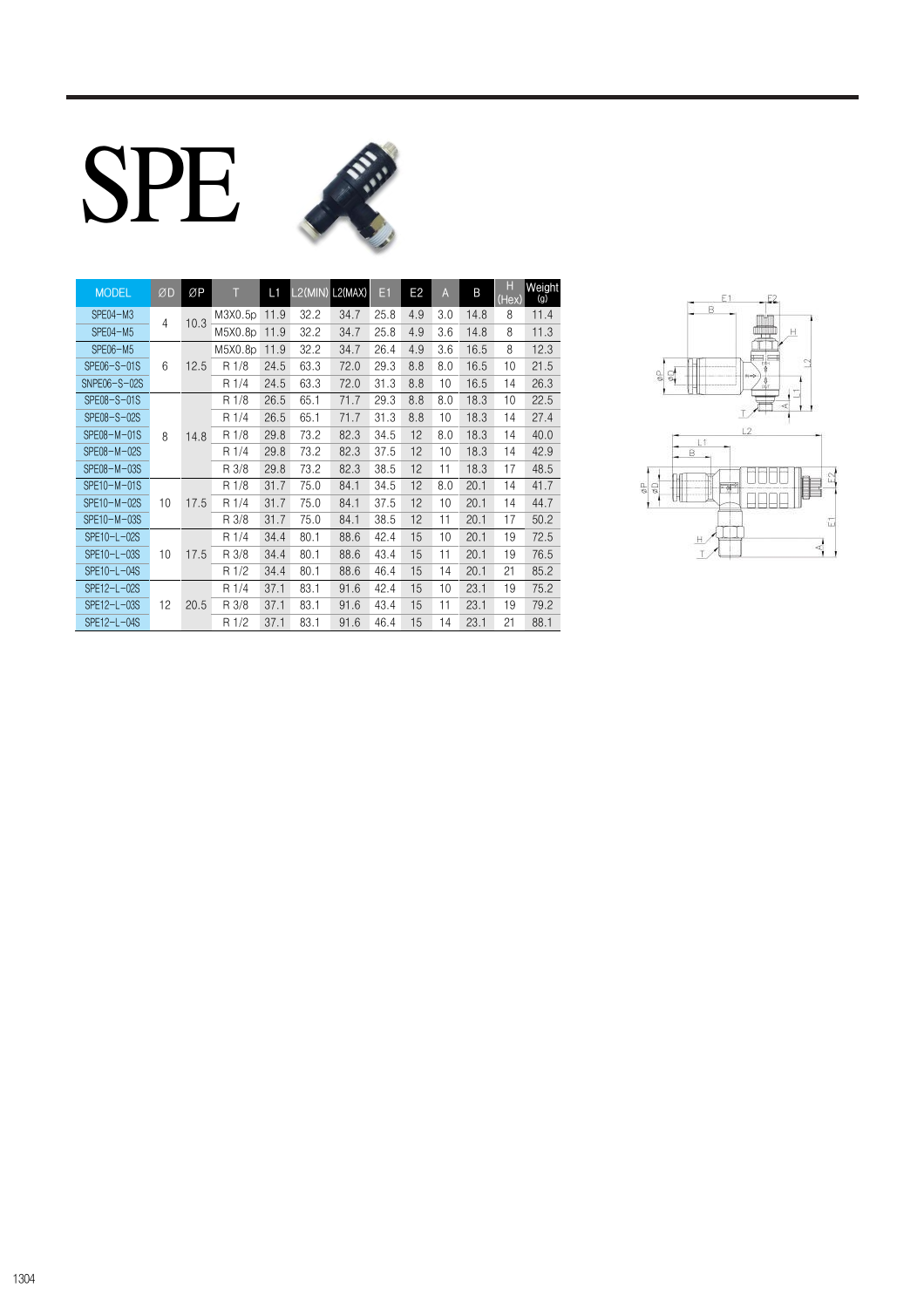### **Speed Controllers**



#### 특 징

- 속도제어 및 잔압 배출에 사용하는 밸브입니다.

------------------------------------

- 미세한 유량조절로 유량제어가 용이합니다.
- 일정한 속도 제어가 가능합니다.





| 표준사양                                         |                                                           |                           |  |  |  |  |  |  |  |  |  |
|----------------------------------------------|-----------------------------------------------------------|---------------------------|--|--|--|--|--|--|--|--|--|
| 사용유체<br>AIR (No other type of gas or liquid) |                                                           |                           |  |  |  |  |  |  |  |  |  |
| 사용압력                                         | 0~9.9kgf/cm <sup>2</sup> (0~990Kpa)<br>$0 \sim 150$ (PSI) |                           |  |  |  |  |  |  |  |  |  |
| 부 안                                          | $\sim$ 29.5in Hg                                          | $-750$ mmHg $(-750$ Torr) |  |  |  |  |  |  |  |  |  |
| 사용온도범위                                       | $32 - 140^{\circ}$ F                                      | 0~60°C                    |  |  |  |  |  |  |  |  |  |

#### 제품별 주의사항

사용하기전에필히숙지하시고, 안전상의 주의사항 및 공통 주의사항 을 참고 하십시오.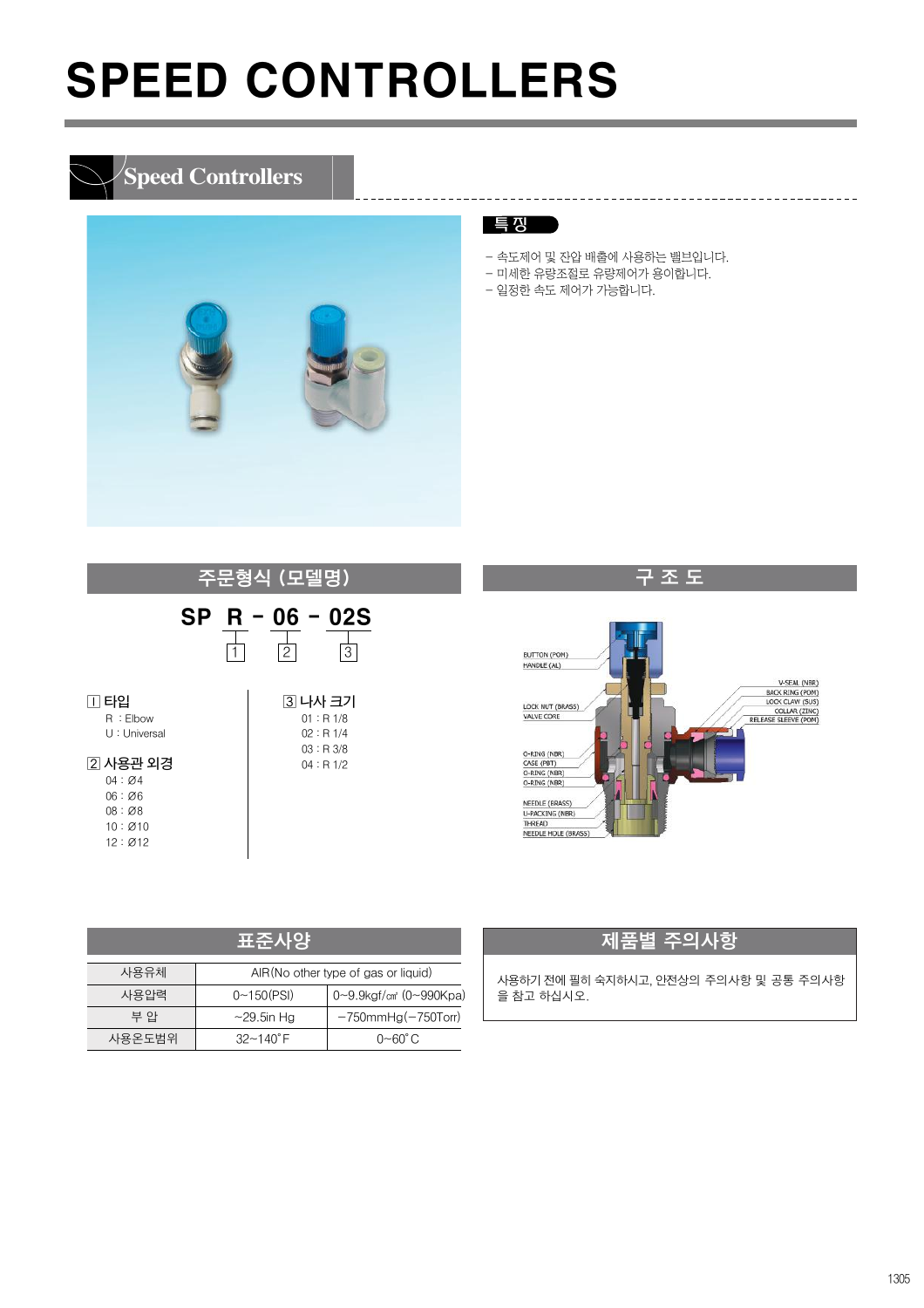# SPR



| <b>MODEL</b> | ØD             | ØP   |          | L1   | L2(MIN) L2(MAX) |      | Eí    | E <sub>2</sub> | $\overline{A}$ | B    | H<br>(Hex) | Weight<br>(g) |     |      |    |      |  |  |  |  |  |  |  |  |  |       |      |      |      |      |   |    |      |    |      |  |  |  |  |  |  |  |       |      |      |      |      |      |      |      |    |       |
|--------------|----------------|------|----------|------|-----------------|------|-------|----------------|----------------|------|------------|---------------|-----|------|----|------|--|--|--|--|--|--|--|--|--|-------|------|------|------|------|---|----|------|----|------|--|--|--|--|--|--|--|-------|------|------|------|------|------|------|------|----|-------|
| SPR04-01S    | $\overline{4}$ | 10.5 | R 1/8    | 15.1 | 52.4            | 57.6 | 23.3  | 7              | 8.2            | 15.3 | 11         | 29.1          |     |      |    |      |  |  |  |  |  |  |  |  |  |       |      |      |      |      |   |    |      |    |      |  |  |  |  |  |  |  |       |      |      |      |      |      |      |      |    |       |
| SPR04-02S    |                |      | R 1/4    | 18.4 | 51.3            | 57.1 | 25.3  | 9              | 11             | 15.3 | 15         | 40.2          |     |      |    |      |  |  |  |  |  |  |  |  |  |       |      |      |      |      |   |    |      |    |      |  |  |  |  |  |  |  |       |      |      |      |      |      |      |      |    |       |
| SPR06-01S    |                |      | R 1/8    | 15.1 | 52.4            | 57.6 | 24.2  | 7              | 8.2            | 16.4 | 11         | 29.8          |     |      |    |      |  |  |  |  |  |  |  |  |  |       |      |      |      |      |   |    |      |    |      |  |  |  |  |  |  |  |       |      |      |      |      |      |      |      |    |       |
| SPR06-02S    | 6<br>12.5      |      | R 1/4    | 18.4 | 51.3            | 57.1 | 26.2  | 9              | 11             | 16.4 | 15         | 41.1          |     |      |    |      |  |  |  |  |  |  |  |  |  |       |      |      |      |      |   |    |      |    |      |  |  |  |  |  |  |  |       |      |      |      |      |      |      |      |    |       |
| SPR06-03S    |                |      | R 3/8    | 21.9 | 57.0            | 64.4 | 27.7  | 11             | 12.2           | 16.4 | 19         | 65.7          |     |      |    |      |  |  |  |  |  |  |  |  |  |       |      |      |      |      |   |    |      |    |      |  |  |  |  |  |  |  |       |      |      |      |      |      |      |      |    |       |
| SPR06-04S    |                |      | R 1/2    | 26.5 | 63.4            | 70.6 | 30.8  | 14             | 16.5           | 16.4 | 24         | 103           |     |      |    |      |  |  |  |  |  |  |  |  |  |       |      |      |      |      |   |    |      |    |      |  |  |  |  |  |  |  |       |      |      |      |      |      |      |      |    |       |
| SPR08-01S    |                | 14.5 |          |      |                 |      | R 1/8 | 16.2           | 52.4           | 57.6 | 25.9       | 7             | 8.2 | 18.3 | 11 | 30.8 |  |  |  |  |  |  |  |  |  |       |      |      |      |      |   |    |      |    |      |  |  |  |  |  |  |  |       |      |      |      |      |      |      |      |    |       |
| SPR08-02S    | 8              |      | R 1/4    | 19.2 | 51.3            | 57.1 | 27.9  | 9              | 11             | 18.3 | 15         | 42.1          |     |      |    |      |  |  |  |  |  |  |  |  |  |       |      |      |      |      |   |    |      |    |      |  |  |  |  |  |  |  |       |      |      |      |      |      |      |      |    |       |
| SPR08-03S    |                |      | R 3/8    | 21.9 | 57.0            | 64.4 | 28.9  | 11             | 12.2           | 18.3 | 19         | 66.6          |     |      |    |      |  |  |  |  |  |  |  |  |  |       |      |      |      |      |   |    |      |    |      |  |  |  |  |  |  |  |       |      |      |      |      |      |      |      |    |       |
| SPR08-04S    |                |      | 1/2<br>R | 26.5 | 63.4            | 70.6 | 31.8  | 14             | 16.5           | 18.3 | 24         | 103.8         |     |      |    |      |  |  |  |  |  |  |  |  |  |       |      |      |      |      |   |    |      |    |      |  |  |  |  |  |  |  |       |      |      |      |      |      |      |      |    |       |
| SPR10-01S    |                |      | 1/8<br>R | 17.7 | 52.4            | 57.6 | 27.9  | 7              | 8.2            | 19.7 | 11         | 32.6          |     |      |    |      |  |  |  |  |  |  |  |  |  |       |      |      |      |      |   |    |      |    |      |  |  |  |  |  |  |  |       |      |      |      |      |      |      |      |    |       |
| SPR10-02S    |                |      |          |      |                 | 17.5 |       |                |                |      |            |               |     |      |    |      |  |  |  |  |  |  |  |  |  | R 1/4 | 20.7 | 51.3 | 57.1 | 29.9 | 9 | 11 | 19.7 | 15 | 43.9 |  |  |  |  |  |  |  |       |      |      |      |      |      |      |      |    |       |
| SPR10-03S    |                |      |          |      | 10              |      |       |                |                |      |            |               |     |      |    |      |  |  |  |  |  |  |  |  |  |       |      |      |      |      |   |    |      |    |      |  |  |  |  |  |  |  | R 3/8 | 23.2 | 57.0 | 64.4 | 31   | 11.2 | 12.2 | 19.7 | 19 | 68.3  |
| SPR10-04S    |                |      |          |      |                 |      |       |                |                |      |            |               |     |      |    |      |  |  |  |  |  |  |  |  |  |       |      |      |      |      |   |    |      |    |      |  |  |  |  |  |  |  | R 1/2 | 26.5 | 63.4 | 70.6 | 33.4 | 14   | 16.5 | 19.7 | 24 | 105.5 |
| SPR12-02S    |                |      |          |      | R 1/4           | 22.2 | 51.3  | 57.1           | 33.3           | 9    | 11         | 22.4          | 15  | 46.9 |    |      |  |  |  |  |  |  |  |  |  |       |      |      |      |      |   |    |      |    |      |  |  |  |  |  |  |  |       |      |      |      |      |      |      |      |    |       |
| SPR12-03S    | 12             | 20.5 | R 3/8    | 24   | 57.0            | 64.4 | 33.7  | 11.5           | 12.2           | 21.9 | 19         | 71.1          |     |      |    |      |  |  |  |  |  |  |  |  |  |       |      |      |      |      |   |    |      |    |      |  |  |  |  |  |  |  |       |      |      |      |      |      |      |      |    |       |
| SPR12-04     |                |      | R 1/2    | 28   | 63.4            | 70.6 | 36.1  | 14             | 16.5           | 21.9 | 24         | 107.9         |     |      |    |      |  |  |  |  |  |  |  |  |  |       |      |      |      |      |   |    |      |    |      |  |  |  |  |  |  |  |       |      |      |      |      |      |      |      |    |       |



# SPU

| <b>MODEL</b> | ØD | ØP   |       | L1    | L2(MIN) L2(MAX) |      | E1   | E <sub>2</sub> | A    | B    | H<br>(Hex) | Weight<br>(g) |
|--------------|----|------|-------|-------|-----------------|------|------|----------------|------|------|------------|---------------|
| SPU04-01S    | 4  | 10.5 | R 1/8 | 15.1  | 52.4            | 57.6 | 14.3 | 7              | 8.2  | 14.8 | 11         | 20.3          |
| SPU04-02S    |    |      | R 1/4 | 18.4  | 51.3            | 57.1 | 17.8 | 9.2            | 11   | 14.8 | 15         | 20.3          |
| SPU06-01S    |    |      | R 1/8 | 15.6  | 52.4            | 57.6 | 15   | $\overline{7}$ | 8.2  | 16.4 | 11         | 24            |
| SPU06-02S    | 6  | 12.5 | R 1/4 | 18.4  | 51.3            | 57.1 | 20.3 | 9.2            | 11   | 16.4 | 15         | 25.9          |
| SPU06-03S    |    |      | R 3/8 | 21.9  | 57              | 64.4 | 23.3 | 11.5           | 12.2 | 16.4 | 19         | 25.9          |
| SPU08-01S    |    |      | R 1/8 | 15.6  | 52.4            | 57.6 | 16.2 | $\overline{7}$ | 8.2  | 18.3 | 11         | 24.9          |
| SPU08-02S    | 8  | 14.8 | R 1/4 | 18.4  | 51.3            | 57.1 | 19.3 | 9.2            | 11   | 18.3 | 15         | 28.3          |
| SPU08-03S    |    |      |       | R 3/8 | 22.4            | 57   | 64.4 | 24.6           | 11.5 | 12.2 | 18.3       | 19            |
| SPU08-04S    |    |      | R 1/2 | 26.6  | 63.4            | 70.6 | 26.6 | 14.3           | 16.5 | 18.3 | 24         | 29.3          |
| SPU10-02S    |    |      | R 1/4 | 18.4  | 51.3            | 57.1 | 20.3 | 9.2            | 11   | 20.2 | 15         | 30.7          |
| SPU10-03S    | 10 | 17.5 | R 3/8 | 22.4  | 57              | 64.4 | 24.6 | 11.5           | 12.2 | 20.2 | 19         | 31.7          |
| SPU10-04S    |    |      | R 1/2 | 26.7  | 63.4            | 70.6 | 26.7 | 14.3           | 16.5 | 20.2 | 24         | 33.1          |
| SPU12-02S    |    |      | R 1/4 | 18.4  | 51.3            | 57.1 | 21.8 | 9.2            | 11   | 22.9 | 15         | 33.4          |
| SPU12-03S    | 12 | 20.5 | R 3/8 | 22.4  | 57              | 64.4 | 24.6 | 11.5           | 12.2 | 22.9 | 19         | 34.4          |
| SPU12-04S    |    |      | R 1/2 | 26.7  | 63.4            | 70.6 | 26.7 | 14.3           | 16.5 | 22.9 | 24         | 35.8          |

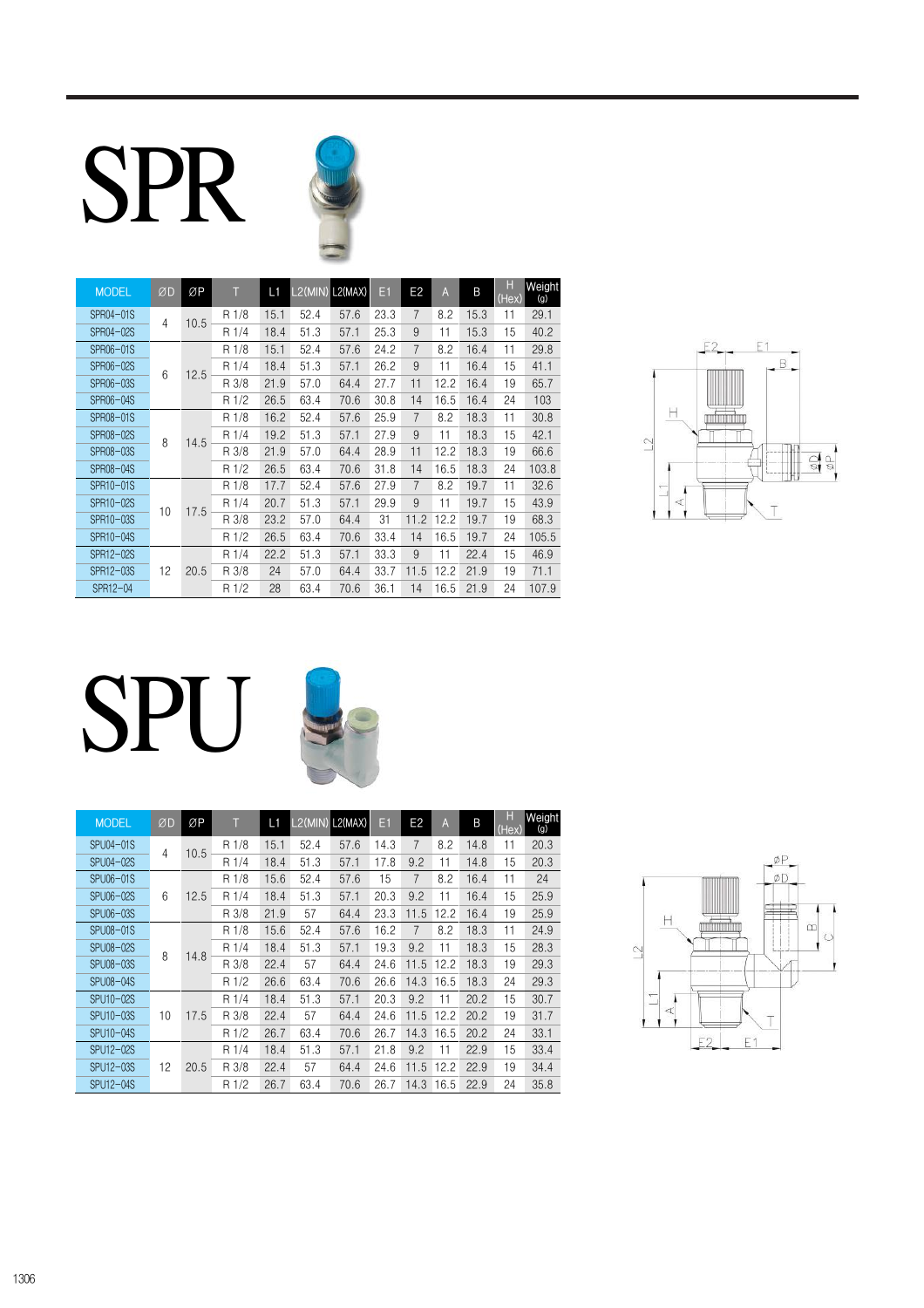## **Speed Controllers**



#### 특 징

- 절감된 배관 공수와 비용.
- 자유로이 설정 가능한 배관방법.
- 저유량 구간에서 속도제어와 용이.
- 균일의 속도제어가 가능

□ 제품명 2 프레스 2 관접속구경 1 : R(c)1/8 2 : R(c)1/4 3 : R(c)3/8  $4 : R(c)1/2$ 

**3 타입** 2 : Direct connection type

 유량 제어방식 0 : Meter-Out 1 : Meter-In

---------------------------------

| 표준사양 <sup> </sup> |      |                            |         |         |             |  |  |
|-------------------|------|----------------------------|---------|---------|-------------|--|--|
| 형 식               |      | $SPM12\Box$<br>$SPM22\Box$ |         | SPM32   | $SPM42\Box$ |  |  |
| 관접속구경             | 실린더측 | R(c)1/8                    | R(c)1/4 | R(c)3/8 | R(c)1/2     |  |  |
|                   | 배관측  | R(c)1/8                    | R(c)1/4 | R(c)3/8 | R(c)1/2     |  |  |
| 보증내압력             |      | 1.05MPa(149.3psi)          |         |         |             |  |  |
| 최고사용압력            |      | 0.7MPa(99.5psi)            |         |         |             |  |  |
| 최저사용압력            |      | 0.1MPa(14.2psi)            |         |         |             |  |  |
| 주위온도 및 사용유체온도     |      | $5 - 60$ °C (41 ~ 140°F)   |         |         |             |  |  |
| 니들회전수             |      | 8 turns                    |         |         |             |  |  |
| 중량(g)             |      | 36                         | 74      | 141     | 238         |  |  |

SPM 1 2 0

주문형식

1 | 2 | 3 | 4